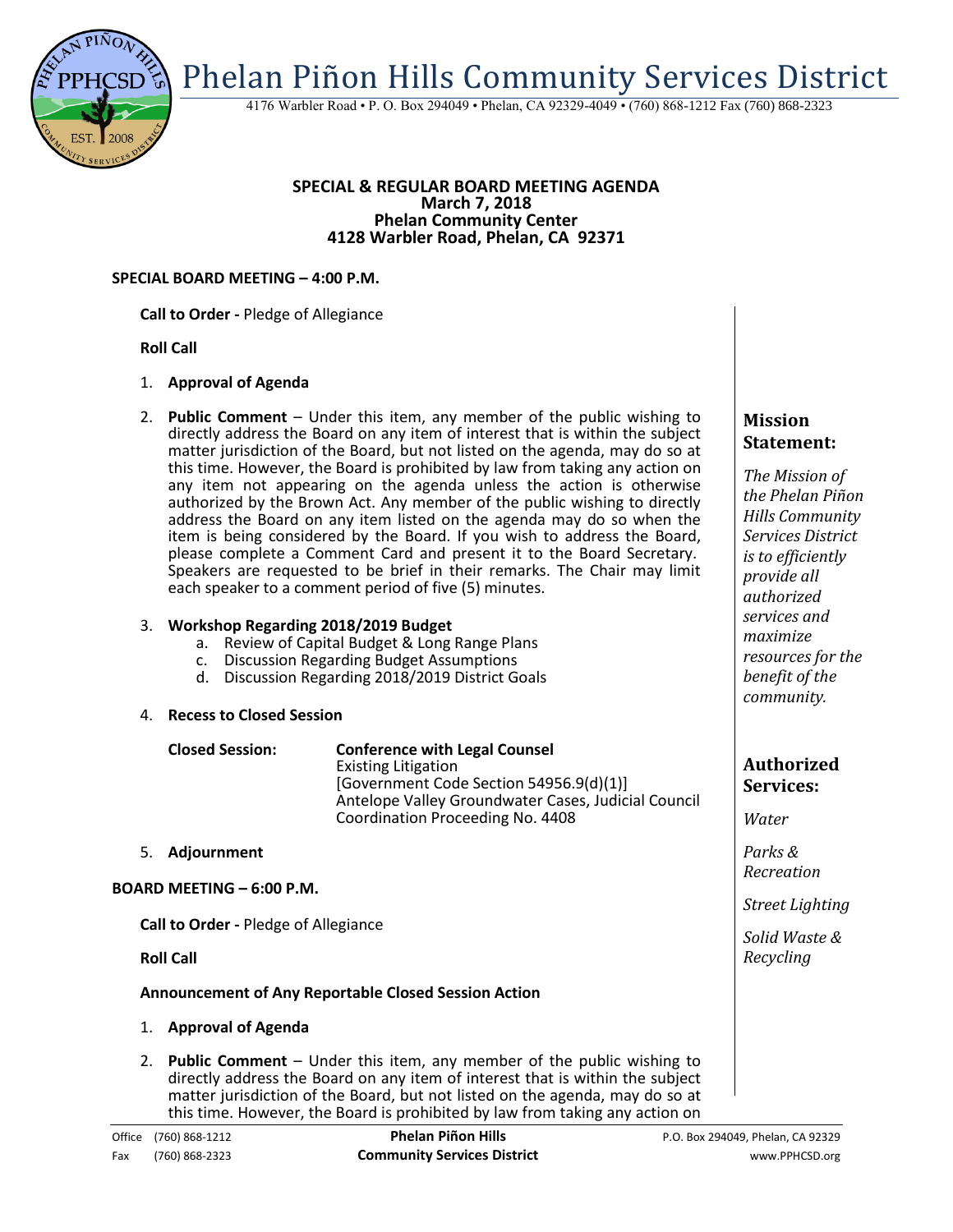any item not appearing on the agenda unless the action is otherwise authorized by the Brown Act. Any member of the public wishing to directly address the Board on any item listed on the agenda may do so when the item is being considered by the Board. If you wish to address the Board, please complete a Comment Card and present it to the Board Secretary. Speakers are requested to be brief in their remarks. The Chair may limit each speaker to a comment period of five (5) minutes.

# a. **General Public**

# b. **Community Reports**

- County Supervisor<br>• Representative(s)
- Representative(s)
- Fire
- Sheriff<br>• School
- School District

# 3. **Consent Items**

- a. Approval of Minutes
- b. Approval of Board Stipends/Reimbursements

# 4. **Matters Removed from Consent Items**

# 5. **Presentations/Appointments**

# 6. **Continued/New Agenda Items**

- a. Discussion & Possible Action Regarding 2018/2019 Budget Assumptions
- b. Discussion & Possible Action Regarding Well 9B Pump & Motor Replacement
- c. Discussion & Possible Action Regarding Entering into a Professional Services Agreement with TRLS Engineering for Engineering & Design Services for the Phelan Community & Senior Center, District Office, and Phelan Park Parking Lot Rehabilitation and Improvements Project
- d. Update on Out of District Service Policy

# 7. **Committee Reports/Comments**

- a. Adjudication Committee (Ad Hoc)
- b. Conservation Committee (Ad Hoc)
- c. Engineering Committee (Standing)
- d. Finance Committee (Standing)
- e. Legislative Committee (Standing)
- f. Parks, Recreation & Street Lighting Committee (Standing)
- g. Property Management Committee (Standing)
- h. Waste & Recycling Committee (Standing)

# 8. **Staff and General Manager's Report**

# 9. **Reports**

- a. Director's Report
- b. President's Report

# 10. **Correspondence/Information**

# 11. **Review of Action Items**

- a. Prior Meeting Action Items
- b. Current Meeting Action Items

# 12. **Set Agenda for Next Meeting**

# 13. **Adjournment**